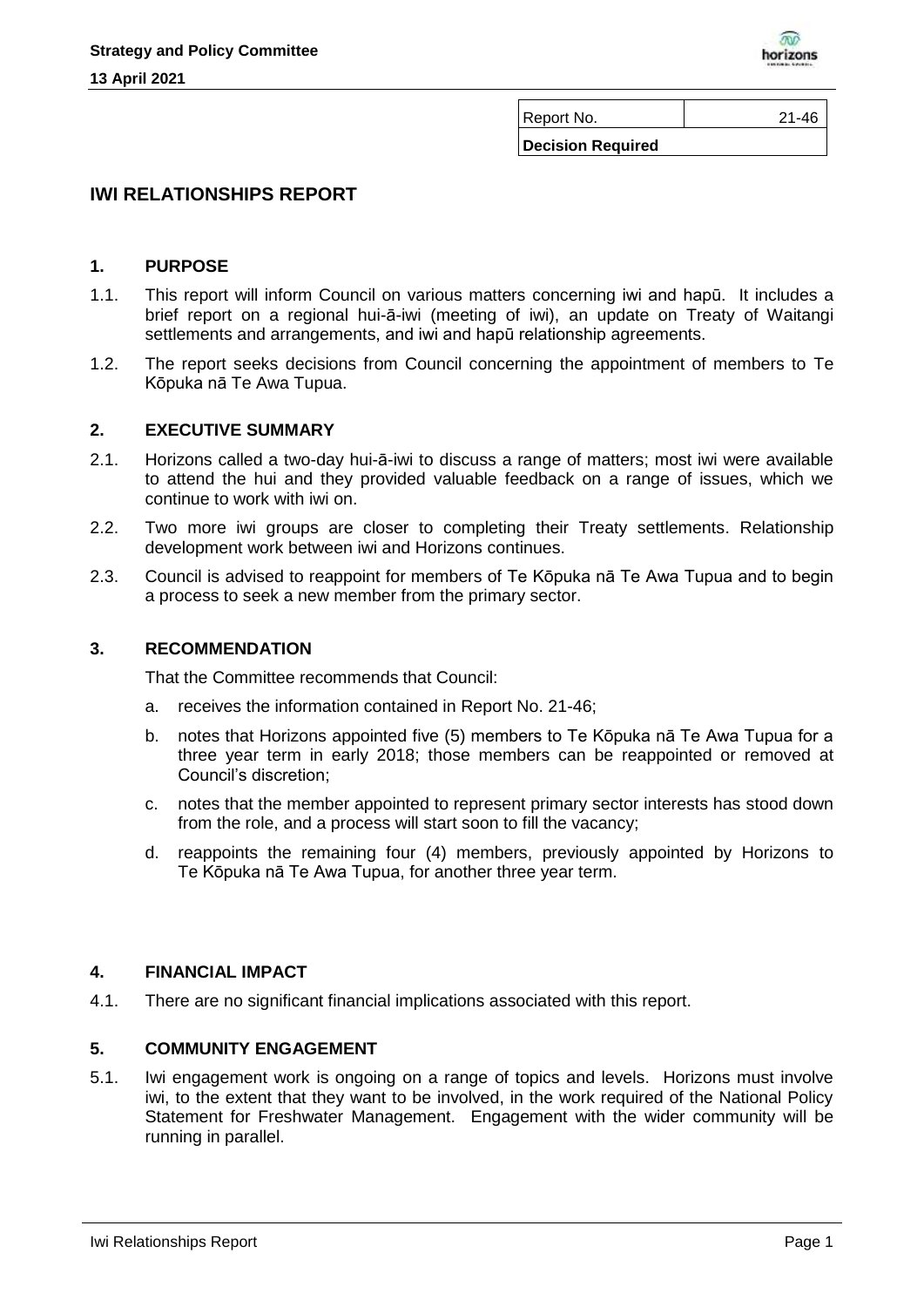#### **13 April 2021**



## **6. SIGNIFICANT BUSINESS RISK IMPACT**

6.1. There are no significant risks associated with matters in this paper.

## **7. CLIMATE IMPACT STATEMENT**

- 7.1. As the report deals entirely with administrative matters, there is no climate change impact.
- 7.2. An iwi member has been ratified by iwi for inclusion in the Joint Climate Action Committee to provide an iwi perspective and ideas on climate change issues.

### **8. IWI ENGAGEMENT ACTIVITIES**

- 8.1. Horizons continues to engage with iwi and hapū across the organisation on a range of activities, including river management, consenting, monitoring, freshwater work, partnerships and Treaty settlement processes. Regardless of whether iwi have settled or not, their capacity to engage with local government remains challenging. They have many organisations seeking their attention and with the recently released, and ongoing policy development work of Central Government, iwi will have increasing demands on their time and resources.
- 8.2. Hui-ā-Iwi in mid-November 2020. Horizons organised a meeting to discuss matters with the iwi of the region. Hosted in Marton, by Ngā Wairiki Ngāti Apa, it was a good turnout with most iwi available to attend. A range of matters were discussed as described in the following paragraphs.
- 8.3. Essential Freshwater staff members talked to the Government's Essential Freshwater package, highlighting those matters that we considered important to iwi. We opened the discussion on Horizons' Oranga Wai Our Freshwater Future work programme. The first workshop of the programme was held on the 25th of February 2021, with the second being held on the 8th of April 2021. Horizons remains conscious of the need to consider bespoke processes to give effect to Treaty settlement arrangements such as Te Awa Tupua and Te Waiū o te Ika.
- 8.4. Civil Defence Mr Chris Kumeroa was ratified by iwi in mid 2020 to provide an iwi perspective to the **Coordinating Executive Group (CEG).** He gave an update of his involvement in the CEG and other Civil Defence matters. Iwi were invited to appoint advisors to the **Civil Defence Emergency Management Group (CDEMG)** Joint Standing Committee. After their involvement in the pandemic response, iwi were interested in being active on that committee and invited Horizons to draft a process for ratifying members. That was duly completed and a voting process ran from late January through to late March 2021. Three members were ratified by iwi to act as advisors to the Joint Committee.
- 8.5. Climate Change Horizons discussed the strategy development work being undertaken for the region and invited iwi to consider appointing members to the Joint Climate Action Committee. Horizons ran a process that has seen one iwi member ratified for inclusion into the Joint Committee. Due to further interest, it is likely that we will run another voting process to ratify more iwi members.
- 8.6. Resource Consents –It was agreed to form a small working group of iwi and Horizons staff; to consider ways of making the RMA process less onerous for iwi to respond. They are set to have their first meeting on the 12<sup>th</sup> of April 2021.
- 8.7. Effective Māori representation in decision-making Horizons presented a paper on constituencies as well as other inclusive decision making models in use as the start of a longer conversation.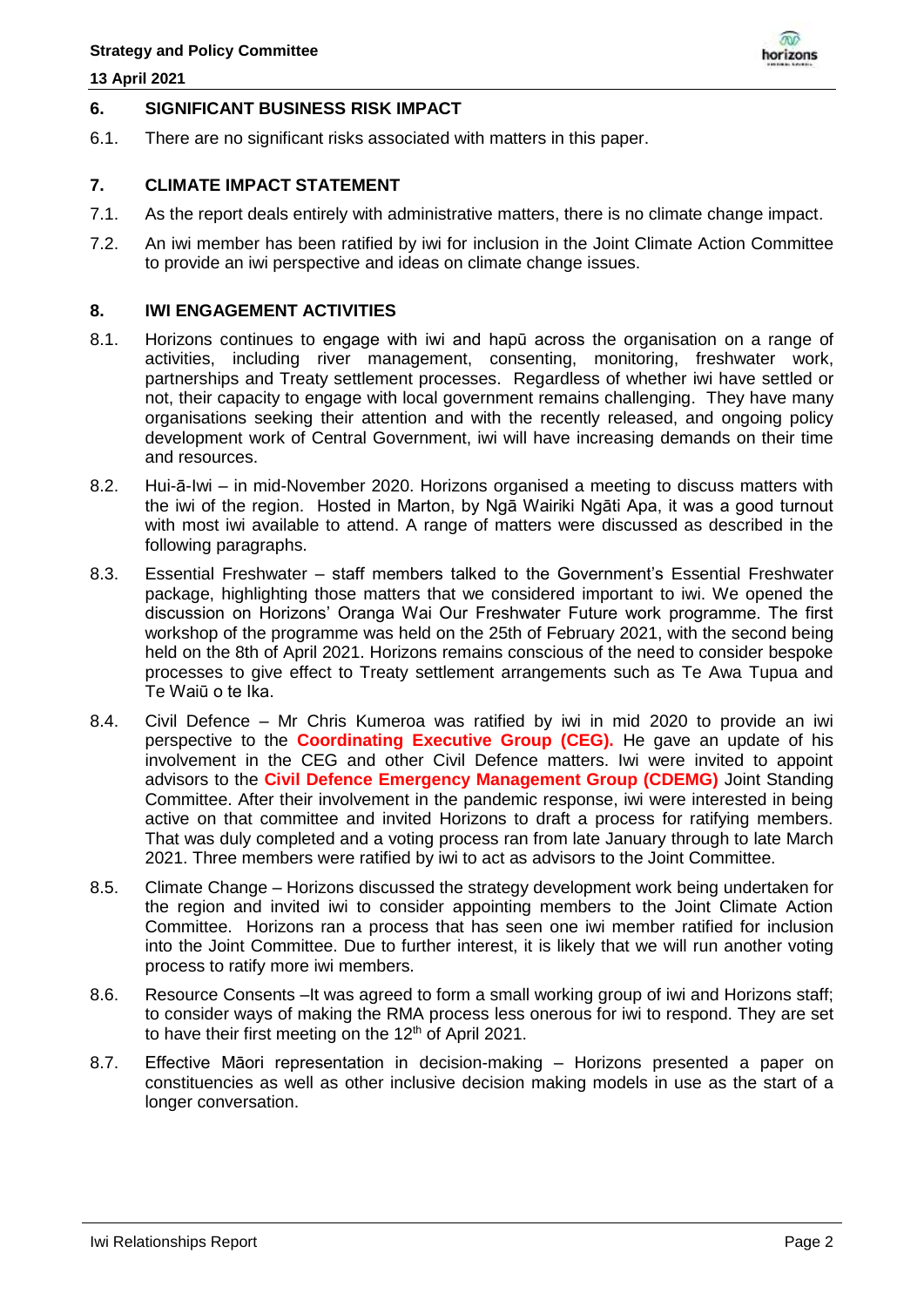

#### **Treaty Settlements**

- 8.8. Settlements continue with two iwi groups moving closer to settling their Treaty grievances:
	- Ngāti Maniapoto initialled their Deed of Settlement in mid December 2020.
	- Ngāti Maru signed their Deed of Settlement in late February 2021.
- 8.9. Te Waiū o Te Ika (the Whangaehu River) co-governance component of the Ngāti Rangi Settlement is awaiting initiation; Horizons remains ready to engage when invited.

## **Appointees To Te Kōpuka nā Te Awa Tupua**

- 8.10. **Te Kōpuka nā Te Awa Tupua (Te Kōpuka)** is the group responsible for producing the strategy document that will address and advance the environmental, social, cultural and economic health and wellbeing of Te Awa Tupua. There are up to seventeen (17) members on Te Kōpuka; five (5) of which are appointed by Horizons.
- 8.11. In early 2018, Horizons appointed members for a three-year term. Horizons' has the discretion to reappoint or remove any or all of these members. One member has decided to stand down, while the others have indicated their preference for reappointment. The following people were appointed in 2018:
	- The Horizons Regional Council appointed member is Councillor Nicola Patrick.
	- The member appointed to represent primary sector interests was Mr Geoff Burton; he has stepped down from that role.
	- The member appointed to represent environmental and conservation interests is Mr Keith Beautrais.
	- The member appointed to represent tourism interests is Mr Rory Smith.
	- The member appointed to represent recreational interests is Mrs Nicole Dryden.
- 8.12. The members that wish to continue understand their role have developed relationships with other Te Kōpuka members and are engaged in the process. It is recommended that they all be reappointed.
- 8.13. A process to find a replacement for the member to represent primary sector interests will begin shortly. Dates have yet to be determined, however it is proposed that the interview panel be comprised of the following:
	- A Council elected member.
	- A Council executive member.
	- A Council employee with cultural experience.

# **9. TIMELINE / NEXT STEPS**

- 9.1. The Oranga Wai Our Freshwater Future engagement with iwi will continue with regular workshops.
- 9.2. A process to select a member to represent primary sector interests on Te Kōpuka will begin shortly.

#### **10. SIGNIFICANCE**

10.1. This is not a significant decision according to the Council's Policy on Significance and Engagement.

Jerald Twomey Nic Peet

**GROUP MANAGER STRATEGY & REGULATION**